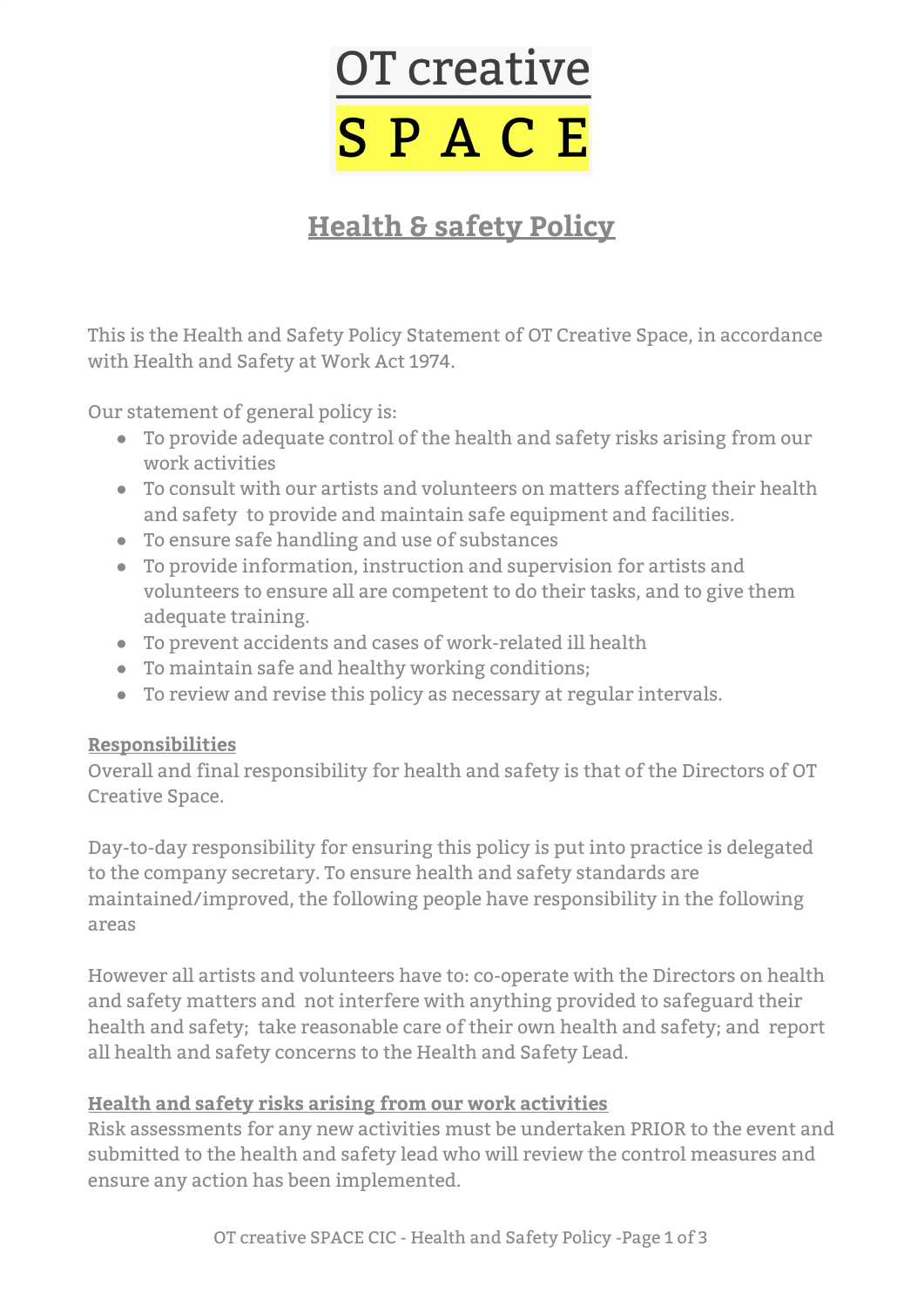#### **Consultation with our artists and volunteers**

OT Creative Space will consult with artists and volunteers on the following:

- any new measure which may substantially affect their health and safety at work, for example new equipment, new ways of working and new procedures.
- Arrangements for getting competent people to help satisfy health and safety laws.
- Information we give to our artists and volunteers on the risks to health and safety arising from their work:
- Measures to reduce or get rid of these risks and what they should do if they are exposed to a risk, including emergency procedures planning and organising health and safety training and the health and safety consequences for them of any new technology we plan to introduce.

The information provided to artists and volunteers will be in a form that can be easily understood. OT Creative Space will consult directly with artists and volunteers through team meetings and face-to-face discussions.

OT Creative Space will allow enough time for artists and volunteers to consider the issues and give informed responses. Employees are encouraged to ask questions, raise concerns and make recommendations.

OT Creative Space will take artists and volunteers views into account before a final decision is made, respond to any concerns and questions raised and explain the final decision and why it has been taken.

# **Safe equipment**

- The studio manager will be responsible for identifying all equipment needing maintenance.
- The studio manager will be responsible for ensuring effective maintenance procedures are drawn up.
- The health and safety lead will be responsible for ensuring that all identified maintenance is implemented.
- Any problems found with equipment should be reported to the studio manager immediately.
- The studio manager will check that new equipment meets health and safety standards before it is purchased.

# **Safe handling and use of substances**

The studio will check that new substances can be used safely before they are purchased. OT creative SPACE does not currently use or store any substances which need a COSHH assessment.